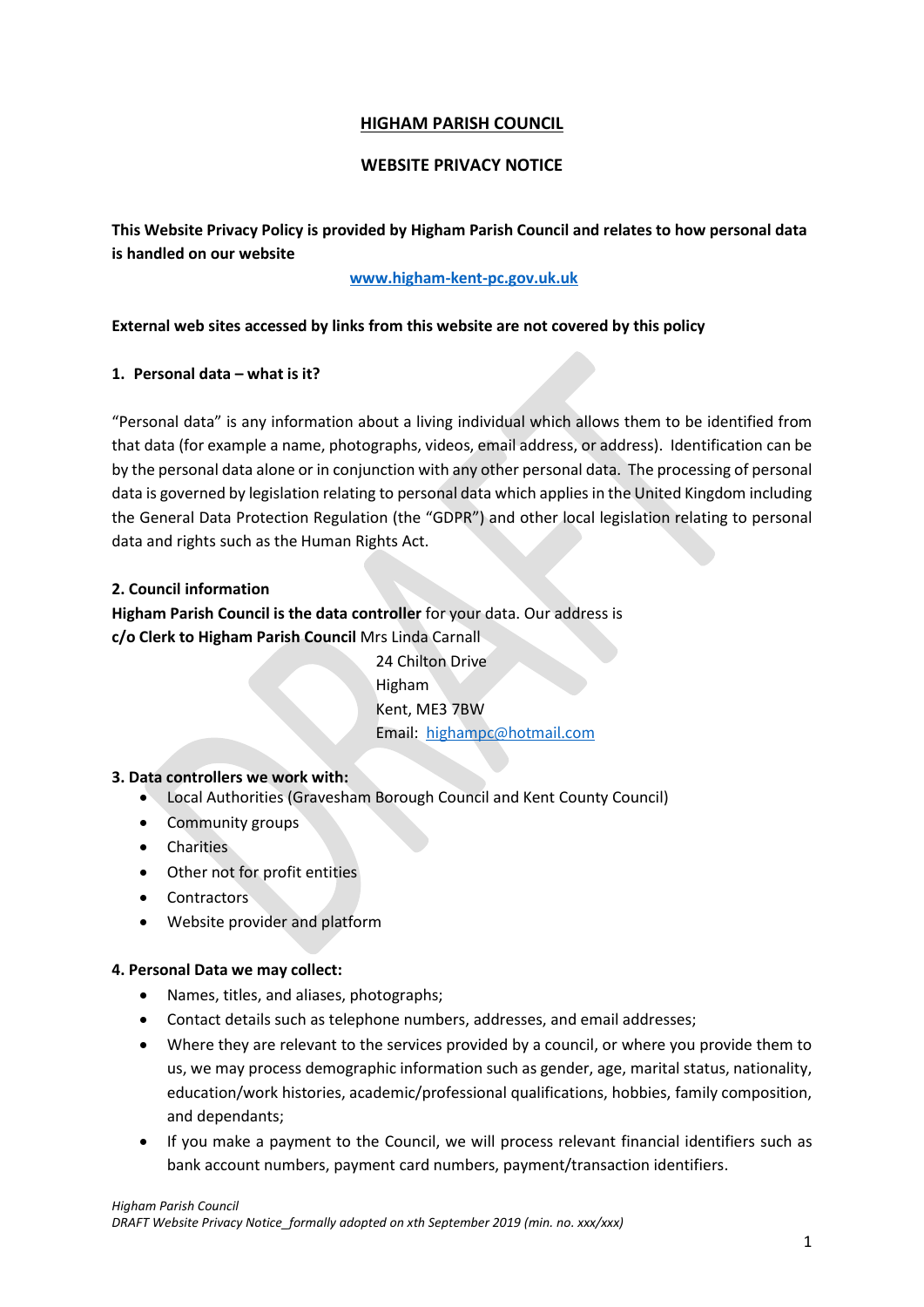## **5. Website data**

- *Our Website [www.higham-kent-pc.gov.uk](http://www.higham-kent-pc.gov.uk/) was created by Netwise UK Ltd [https://parishcouncilwebsites.org.uk](https://parishcouncilwebsites.org.uk/) , a website provider for parish councils.*
- *We use a "Content Management System" whereby the Council has direct control of day-to-day editing and updating.*
- *Higham Parish Council does not capture and store any personal information about individuals*  who access this web site, except where such information is submitted to us voluntarily via email, *or by using our electronic "contact" form (https://higham-kent-pc.gov.uk/phone-numbers/). Outbound responses will be by post, email or telephone (voice or text).*
- *Our website contains a live feed from of facebook page and links to external sites.*
- *Like almost every other website, it is programmed to use "cookies" which are small temporary text files, automatically placed and stored on your computer when you visit the website. Cookies are used to gather anonymous statistics via a third-party tool such as Google Analytics (a third party used by our website), to help us monitor the use of and improve the usability our website.*
- *A list of cookies and further advice about managing them is contained in our Cookie Policy available on the website.*
- *We will not use any information stored in any cookies for any purpose other than those detailed in our Privacy Policy.*

# *Use of computer IP addresses*

*Higham Parish Council may record the internet protocol (IP) addresses of computers used to access our web site. We use this information to help us understand how our web site is used and to help us diagnose any problems which might arise with access to the computer(s) on which our web site is hosted. Recorded IP addresses are not linked to personally identifiable information so all visitors to our site remain anonymous. We will use recorded IP addresses solely for the purposes detailed in this Privacy Policy and will not disclose them to any third parties.*

# **6. The council will comply with data protection law. This says that the personal data we hold about you must be:**

- Used lawfully, fairly and in a transparent way.
- Collected only for valid purposes that we have clearly explained to you and not used in any way that is incompatible with those purposes.
- Relevant to the purposes we have told you about and limited only to those purposes.
- Accurate and kept up to date.
- Kept only as long as necessary for the purposes we have told you about.
- Kept and destroyed securely including ensuring that appropriate technical and security measures are in place to protect your personal data to protect personal data from loss, misuse, unauthorised access and disclosure.

# **7. We use your personal data for some or all of the following purposes:**

• To deliver public services including to understand your needs to provide the services that you request and to understand what we can do for you and inform you of other relevant services;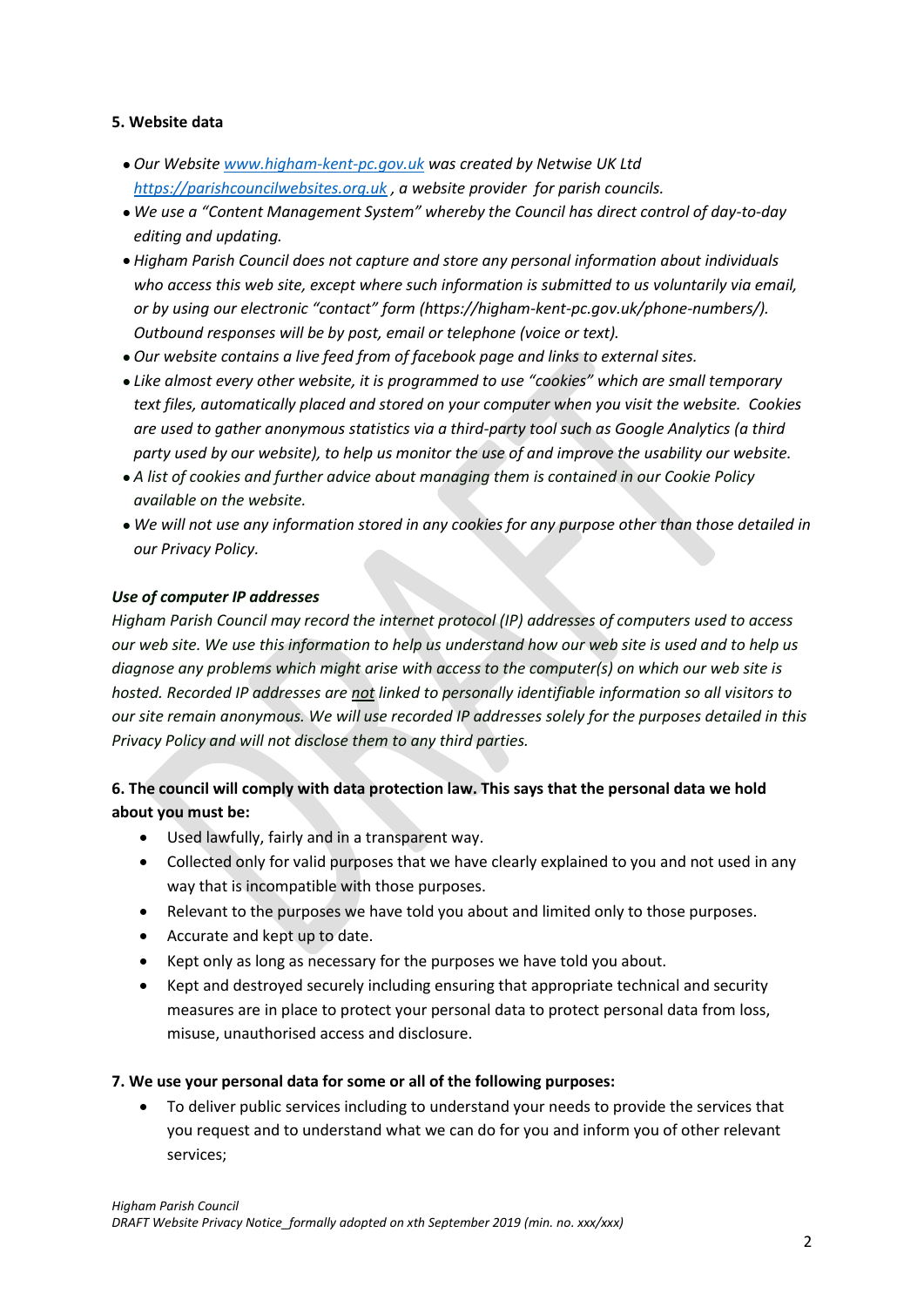- To confirm your identity to provide some services;
- To contact you by post, email, telephone or using social media (e.g., Facebook, Twitter, WhatsApp);
- To help us to build up a picture of how we are performing;
- To prevent and detect fraud and corruption in the use of public funds and where necessary for the law enforcement functions;
- To enable us to meet all legal and statutory obligations and powers including any delegated functions;
- To carry out comprehensive safeguarding procedures (including due diligence and complaints handling) in accordance with best safeguarding practice from time to time with the aim of ensuring that all children and adults-at-risk are provided with safe environments and generally as necessary to protect individuals from harm or injury;
- To promote the interests of the council;
- To maintain our own accounts and records;
- To seek your views, opinions or comments;
- To notify you of changes to our facilities, services, events and staff, councillors and role holders;
- To send you communications which you have requested and that may be of interest to you. These may include information about campaigns, appeals, other new projects or initiatives;
- To process relevant financial transactions including grants and payments for goods and services supplied to the council
- To allow the statistical analysis of data so we can plan the provision of services.

# **8. What is the legal basis for processing your personal data?**

The council is a public authority and has certain powers and duties. Most of your personal data is processed for compliance with a legal obligation which includes the discharge of the council's statutory functions and powers. Sometime when exercising these powers or duties it is necessary to process personal data of residents or people using the council's services. We will always take into account your interests and rights. This Privacy Policy sets out your rights and the council's obligations to you in detail.

We may also process personal data if it is necessary for the performance of a contract with you, or to take steps to enter into a contract. An example of this would be processing your data in connection with the use of sports facilities, or the acceptance of an allotment garden tenancy.

Sometimes the use of your personal data requires your consent. We will first obtain your consent to that use.

# **9. Sharing your personal data**

The council will implement appropriate security measures to protect your personal data. This section of the Privacy Policy provides information about the third parties with whom the council will share your personal data. These third parties also have an obligation to put in place appropriate security measures and will be responsible to you directly for the manner in which they process and protect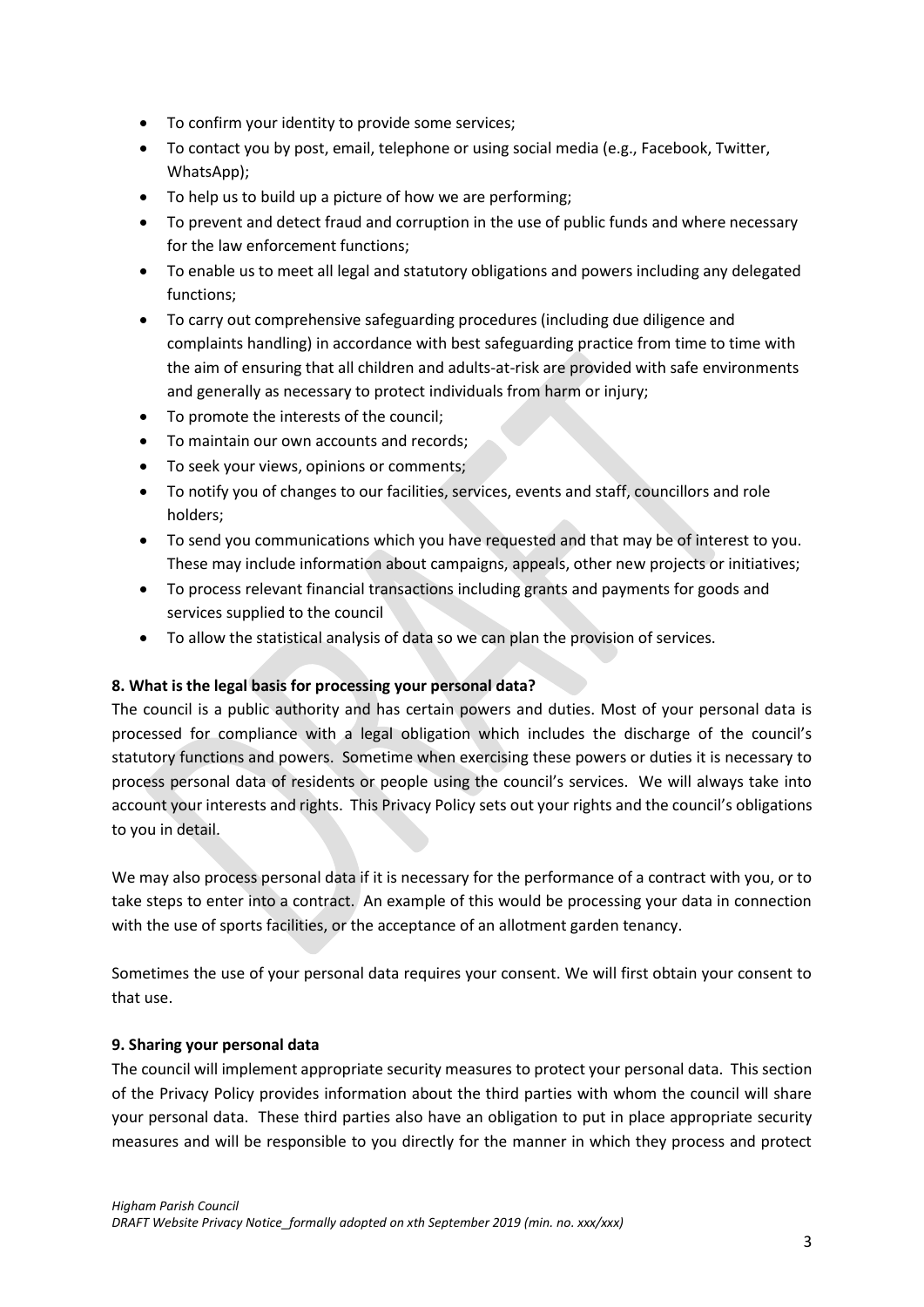your personal data. It is likely that we will need to share your data with some or all of the following (but only where necessary):

- Our agents, suppliers and contractors. For example, we may ask a commercial provider to publish or distribute newsletters on our behalf, or to maintain our database software;
- On occasion, other local authorities or not for profit bodies with which we are carrying out joint ventures e.g. in relation to facilities or events for the community.

# **10. How long do we keep your personal data?**

We will keep some records permanently if we are legally required to do so. We may keep some other records for an extended period of time. For example, it is current best practice to keep financial records for a minimum period of 8 years to support HMRC audits or provide tax information. We may have legal obligations to retain some data in connection with our statutory obligations as a public authority. The council is permitted to retain data in order to defend or pursue claims. In some cases the law imposes a time limit for such claims (for example 3 years for personal injury claims or 6 years for contract claims). We will retain some personal data for this purpose as long as we believe it is necessary to be able to defend or pursue a claim. In general, we will endeavour to keep data only for as long as we need it. This means that we will delete it when it is no longer needed.

## **11. Your rights and your personal data**

You have the following rights with respect to your personal data:

When exercising any of the rights listed below, in order to process your request, we may need to verify your identity for your security. In such cases we will need you to respond with proof of your identity before you can exercise these rights.

- **(i) The right to access personal data we hold on you**
- **(ii) The right to correct and update the personal data we hold on you**
- **(iii) The right to have your personal data erased**
- **(iv) The right to object to processing of your personal data or to restrict it to certain purposes**
- **(v) The right to data portability**
- **(vi) The right to withdraw your consent to the processing at any time for any processing of data to which consent was obtained**
- **(vii)The right to lodge a complaint with the Information Commissioner's Office.**

You can contact the Information Commissioners Office on 0303 123 1113 or via email https://ico.org.uk/global/contact-us/email/ or at the Information Commissioner's Office, Wycliffe House, Water Lane, Wilmslow, Cheshire SK9 5AF.

### **12. Transfer of Data Abroad**

Any personal data transferred to countries or territories outside the European Economic Area ("EEA") will only be placed on systems complying with measures giving equivalent protection of personal rights either through international agreements or contracts approved by the European Union. Our website uses a server located in the USA and is accessible from overseas so on occasion some personal data (for example names in a newsletter) may be accessed from overseas.